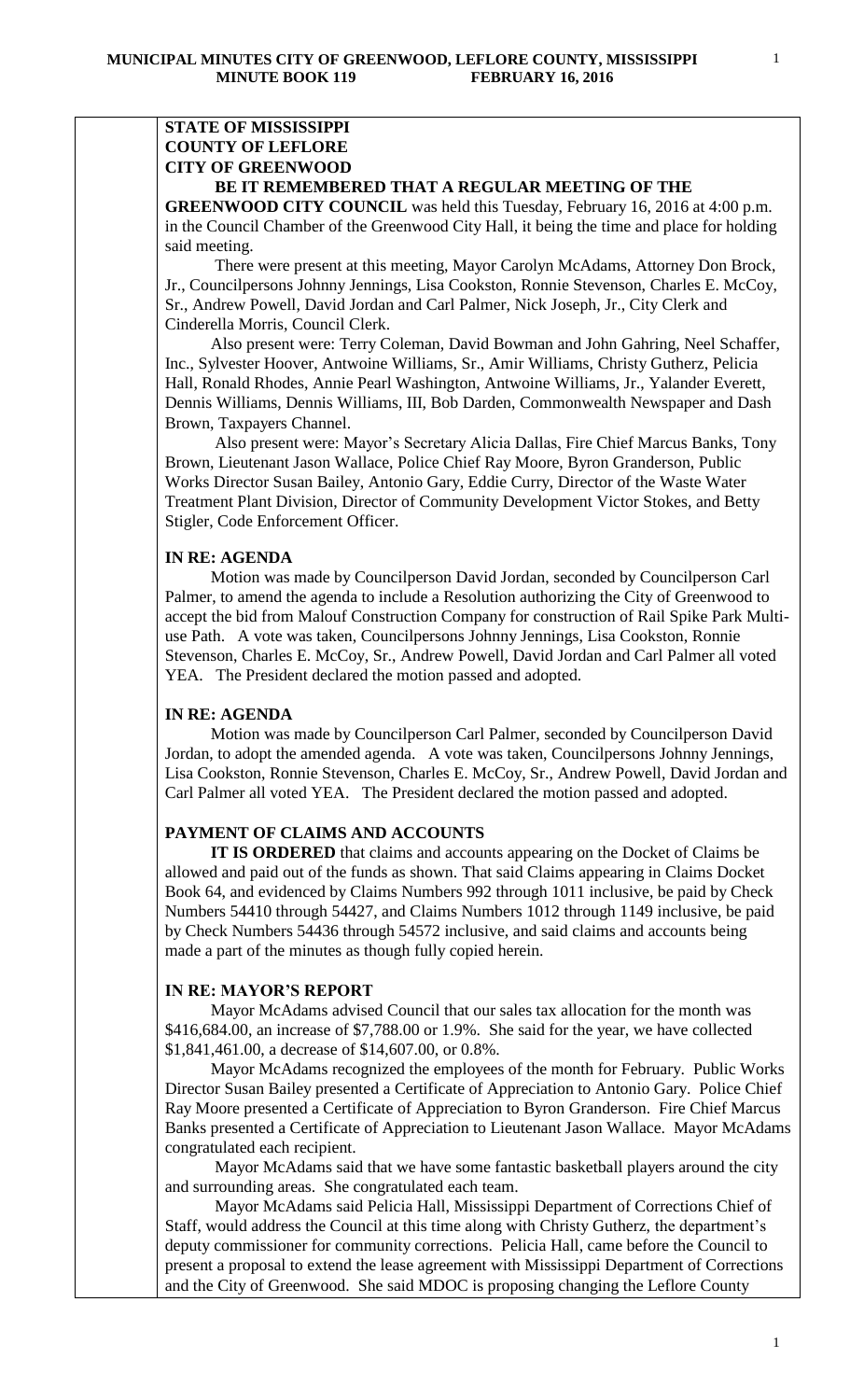### **MUNICIPAL MINUTES CITY OF GREENWOOD, LEFLORE COUNTY, MISSISSIPPI MINUTE BOOK 119 FEBRUARY 16, 2016**

Community Work Center to a Technical Violations Center. She said MDOC has been cutting back on some of its community work centers around the state due to staffing issues. She said the center has a 102 bed capacity and that it would house twenty inmates specifically for camp operations. She said the county would not be losing anything by converting from a Community Work Center to a Technical Violations Center. She said that they want to amend the terms of the lease to reflect the change. She said that inmates will still be available to work in the community for the city and the county. She presented the Council, Mayor, City Attorney and Clerk of the Council with copies of the proposed lease agreement and asked for their feedback.

 Mayor McAdams asked Councilperson Jordan to give a legislative update. Councilperson Jordan said they had passed one bill. He said they passed a bill mandating that all superintendent positions be elected which will not go into effect until 2019. He said that 2100 bills have been filed, and that he will give a report on their progress. He said schools bills are requesting money. He said they plan to upgrade school board members to have an efficient board. He said the Drug Policy Committee is bringing up some new bills.

 Council President Stevenson stated he would move to the appointment agenda at this time because they have an appointment to the School Board that will be meeting this afternoon. Council agreed to move to the appointment agenda.

# **A RESOLUTION CONFIRMING THE APPOINTMENT OF ANTWOINE WILLIAMS TO THE BOARD OF TRUSTEES OF THE GREENWOOD PUBLIC SCHOOL DISTRICT** - **Adopted Unanimously**

Antwoine Williams thanked the Mayor for considering bringing his name to the Council. He thanked the Council for confirming his appointment and for putting their trust in him for the position.

# **IN RE: PUBLIC AGENDA**

 Sylvester Hoover addressed the Council regarding the Robert Johnson Blues Festival that will be held in Baptist Town on April 30, 2016 from Noon until Dark. He said he has been conducting blues tours around Baptist Town for the past twelve years. He said he has participated in documentaries and that he wanted to use this years' festival as a documentary for Greenwood. He asked the city for financial support and he asked to block off Stephens and Pelican Street. He also asked the city for port-a-johns and picnic tables. Mayor McAdams advised Hoover to talk to Chief Moore regarding this request. Mayor McAdams advised that the city could not provide port-a-johns or picnic tables on private property. Hoover said that the State had given him \$5,000 to promote the festival, the Convention and Visitors Bureau gave \$1,500, and Banks and Tallahatchie Flats have given sponsorships. Mayor, Council and Attorney discussed this matter further.

 Motion was made by Councilperson Andrew Powell, seconded by Councilperson Ronnie Stevenson, to donate \$250.00 towards advertising for the Robert Johnson Blues Festival. A vote was taken, Councilpersons Johnny Jennings, Lisa Cookston, Ronnie Stevenson, Charles E. McCoy, Sr., Andrew Powell, David Jordan and Carl Palmer all voted YEA. The President declared the motion passed and adopted.

 John Gahring accompanied by David Bowman addressed the Council regarding a Change Order for the Waste Water Treatment Facility. Gahring said the change order covers two items; additional flow and to fix a problem with the design pumps and head work. David Bowman advised Council that Neel Schaffer will cut a check to the city in the amount of \$325,439.00 and that the amount is still under the existing loan.

 Victor Stokes explained the Zoning Map Adjustments and Amendments. He showed Council a copy of the map and said that it would be discussed at the February 25, 2016 Planning Commission meeting.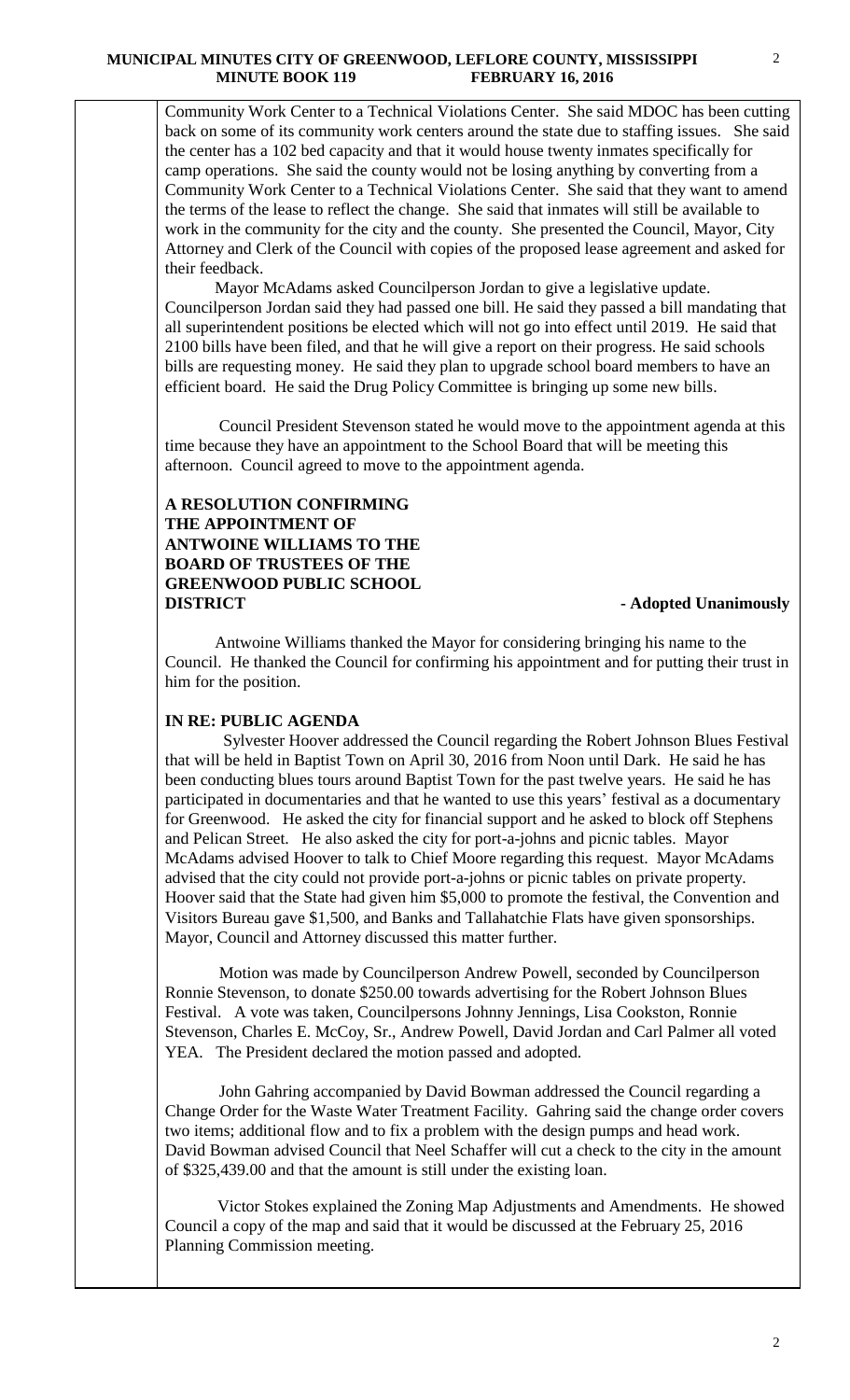# **IN RE: POLICY ISSUES AGENDA RESOLUTION AMENDING THE GREENWOOD ZONING AND DEVELOPMENT CODE** - **Adopted Unanimously**

3

# **IN RE: ROUTINE AGENDA IN RE: CONSENT AGENDA IN RE: MINUTES**

 Motion was made by Councilperson David Jordan, seconded by Councilperson Johnny Jennings, to adopt the minutes of the February 2, 2016 City Council meeting. A vote was taken, Councilpersons Johnny Jennings, Lisa Cookston, Ronnie Stevenson, Charles E. McCoy, Sr., Andrew Powell, David Jordan and Carl Palmer all voted YEA. The President declared the motion passed and adopted.

# **IN RE: MINUTES**

 Motion was made by Councilperson David Jordan, seconded by Councilperson Johnny Jennings, to adopt the minutes of the February 4, 2016 City Council meeting. A vote was taken, Councilpersons Johnny Jennings, Lisa Cookston, Ronnie Stevenson, Charles E. McCoy, Sr., Andrew Powell, David Jordan and Carl Palmer all voted YEA. The President declared the motion passed and adopted.

# **ORDER OF THE CITY COUNCIL RECEIVING THE PRIVILEGE LICENSES REPORT OF THE CITY CLERK FOR THE MONTH OF JANUARY, 2016** - **Adopted Unanimously**

**ORDER OF THE CITY COUNCIL RECEIVING THE FINANCIAL REPORT OF THE CITY CLERK FOR THE MONTH OF JANUARY, 2016 - Adopted Unanimously**

**A RESOLUTION AUTHORIZING REMOVAL OF EQUIPMENT FROM THE FIXED ASSET INVENTORY - Adopted Unanimously**

# **AN ORDER REVISING THE BUDGET FOR THE FISCAL YEAR 2015-2016 AS AUTHORIZED BY CHAPTER 519 OF LAWS OF MISSISSIPPI FOR 1985.**

**WHEREAS**, provisions of Chapter 519 of the Laws of Mississippi of 1985, as amended, municipal budgets for fiscal year may be revised under circumstances as set forth therein and;

**WHEREAS**, it affirmatively appears that there remains in certain funds an unexpended sum not needed or expected to be needed for the purpose or purposes for which it was appropriated in said budget and that the same should be transferred to another code where needed.

 **IT IS THEREFORE, ORDERED** that the budget for the fiscal year beginning October 1, 2015 and ending September 30, 2016, be and the same is hereby revised and amended so as to make the following changes, to wit: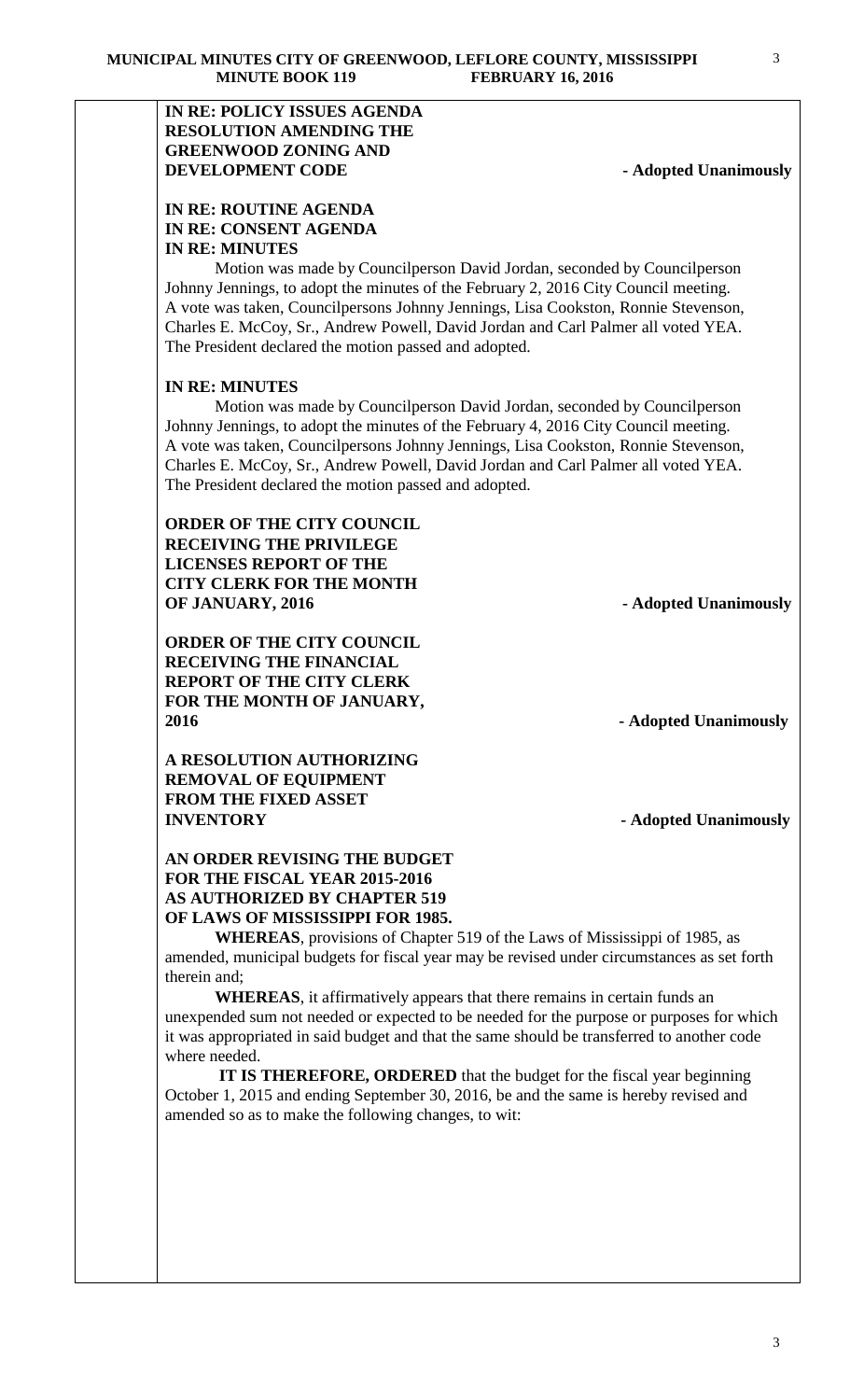## **MUNICIPAL MINUTES CITY OF GREENWOOD, LEFLORE COUNTY, MISSISSIPPI MINUTE BOOK 119 FEBRUARY 16, 2016**

|                                             | Descr.<br>001-184-692 Publications                                                 | <b>Current</b><br>250.00<br>$\mathbb{S}$ | <b>Increase</b><br>\$161.00 | <b>Decrease</b>                                                                                                                                                                 | <b>Revised</b><br>411.00<br>\$ |
|---------------------------------------------|------------------------------------------------------------------------------------|------------------------------------------|-----------------------------|---------------------------------------------------------------------------------------------------------------------------------------------------------------------------------|--------------------------------|
| 001-184-693 Dues/Sub.                       |                                                                                    | \$2,800.00                               |                             | \$161.00                                                                                                                                                                        | \$2,639.00                     |
| Total                                       |                                                                                    | \$3,050.00                               | \$161.00                    | \$161.00                                                                                                                                                                        | \$3,050.00                     |
|                                             |                                                                                    |                                          |                             | The above constitutes a transfer of funds only and does not increase or decrease the overall                                                                                    |                                |
| total budget.                               |                                                                                    |                                          |                             |                                                                                                                                                                                 |                                |
| Respectfully Submitted,<br>Victor L. Stokes |                                                                                    |                                          |                             |                                                                                                                                                                                 |                                |
|                                             | Director of Community Development                                                  |                                          |                             |                                                                                                                                                                                 |                                |
| VLS: prh                                    |                                                                                    |                                          |                             |                                                                                                                                                                                 |                                |
|                                             |                                                                                    |                                          |                             | The above and foregoing order having first been reduced to writing was considered                                                                                               |                                |
|                                             |                                                                                    |                                          |                             | section by section and then as a whole, having been introduced by Councilperson David                                                                                           |                                |
|                                             |                                                                                    |                                          |                             | Jordan, was duly seconded for adoption by Councilperson Johnny Jennings, and upon a vote                                                                                        |                                |
|                                             | being called received the following vote:<br><b>COUNCILPERSON</b>                  |                                          | <b>YEA</b>                  | <b>NAY</b>                                                                                                                                                                      |                                |
|                                             | <b>Johnny Jennings</b>                                                             |                                          | X                           |                                                                                                                                                                                 |                                |
|                                             | Lisa Cookston                                                                      |                                          | X                           |                                                                                                                                                                                 |                                |
|                                             | Ronnie Stevenson                                                                   |                                          | $\boldsymbol{\mathrm{X}}$   |                                                                                                                                                                                 |                                |
|                                             | Charles E. McCoy, Sr.                                                              |                                          | $\boldsymbol{X}$            |                                                                                                                                                                                 |                                |
|                                             | <b>Andrew Powell</b>                                                               |                                          | $\mathbf X$                 |                                                                                                                                                                                 |                                |
|                                             | David Jordan                                                                       |                                          | $\boldsymbol{\mathrm{X}}$   |                                                                                                                                                                                 |                                |
| Carl Palmer                                 |                                                                                    |                                          | X                           |                                                                                                                                                                                 |                                |
|                                             |                                                                                    |                                          |                             | The President of the Council then declared the motion passed and adopted this the                                                                                               |                                |
| RONNIE STEVENSON                            | 16th day of February, 2016.                                                        |                                          |                             |                                                                                                                                                                                 |                                |
|                                             | PRESIDENT OF THE COUNCIL                                                           |                                          |                             |                                                                                                                                                                                 |                                |
|                                             |                                                                                    |                                          |                             | CAROLYN MCADAMS, MAYOR                                                                                                                                                          |                                |
| ATTEST:                                     |                                                                                    |                                          |                             |                                                                                                                                                                                 |                                |
|                                             | CINDERELLA M. MORRIS,                                                              |                                          |                             |                                                                                                                                                                                 |                                |
| <b>DEPUTY CLERK</b>                         |                                                                                    |                                          |                             |                                                                                                                                                                                 |                                |
|                                             |                                                                                    |                                          |                             |                                                                                                                                                                                 |                                |
|                                             | <b>RESOLUTION AUTHORIZING THE MAYOR</b><br>AND CITY CLERK TO DO ALL THINGS         |                                          |                             |                                                                                                                                                                                 |                                |
|                                             | <b>REASONABLE AND NECESSARY TO PAY</b>                                             |                                          |                             |                                                                                                                                                                                 |                                |
|                                             | ALL OBLIGATIONS ON THE DOCKET OF                                                   |                                          |                             |                                                                                                                                                                                 |                                |
| <b>CLAIMS</b>                               |                                                                                    |                                          |                             |                                                                                                                                                                                 |                                |
|                                             |                                                                                    |                                          |                             | WHEREAS, the City from time to time incurs necessary reasonable expenses;                                                                                                       |                                |
| and,                                        |                                                                                    |                                          |                             |                                                                                                                                                                                 |                                |
|                                             | <b>WHEREAS</b> , all lawful obligations should be timely paid.                     |                                          |                             |                                                                                                                                                                                 |                                |
|                                             |                                                                                    |                                          |                             | NOW, THEREFORE, BE IT RESOLVED BY THE COUNCIL OF THE CITY                                                                                                                       |                                |
|                                             | OF GREENWOOD, LEFLORE COUNTY, MISSISSIPPI:                                         |                                          |                             |                                                                                                                                                                                 |                                |
|                                             |                                                                                    |                                          |                             | <b>SECTION 1:</b> The Mayor and the City Clerk should be and they are hereby<br>authorized to do all things reasonable and necessary to pay all those obligations listed in the |                                |
|                                             |                                                                                    |                                          |                             | "DOCKET OF CLAIMS," BOOK 64, CITY OF GREENWOOD, FEBRUARY 16,                                                                                                                    |                                |
|                                             |                                                                                    |                                          |                             |                                                                                                                                                                                 |                                |
|                                             |                                                                                    |                                          |                             |                                                                                                                                                                                 |                                |
|                                             |                                                                                    |                                          |                             |                                                                                                                                                                                 |                                |
| 2016, CITY COUNCIL MEETING.                 | The above and foregoing resolution, after having been first reduced to writing and |                                          |                             | read by the Clerk of the Council, was introduced by Councilperson David Jordan, seconded                                                                                        |                                |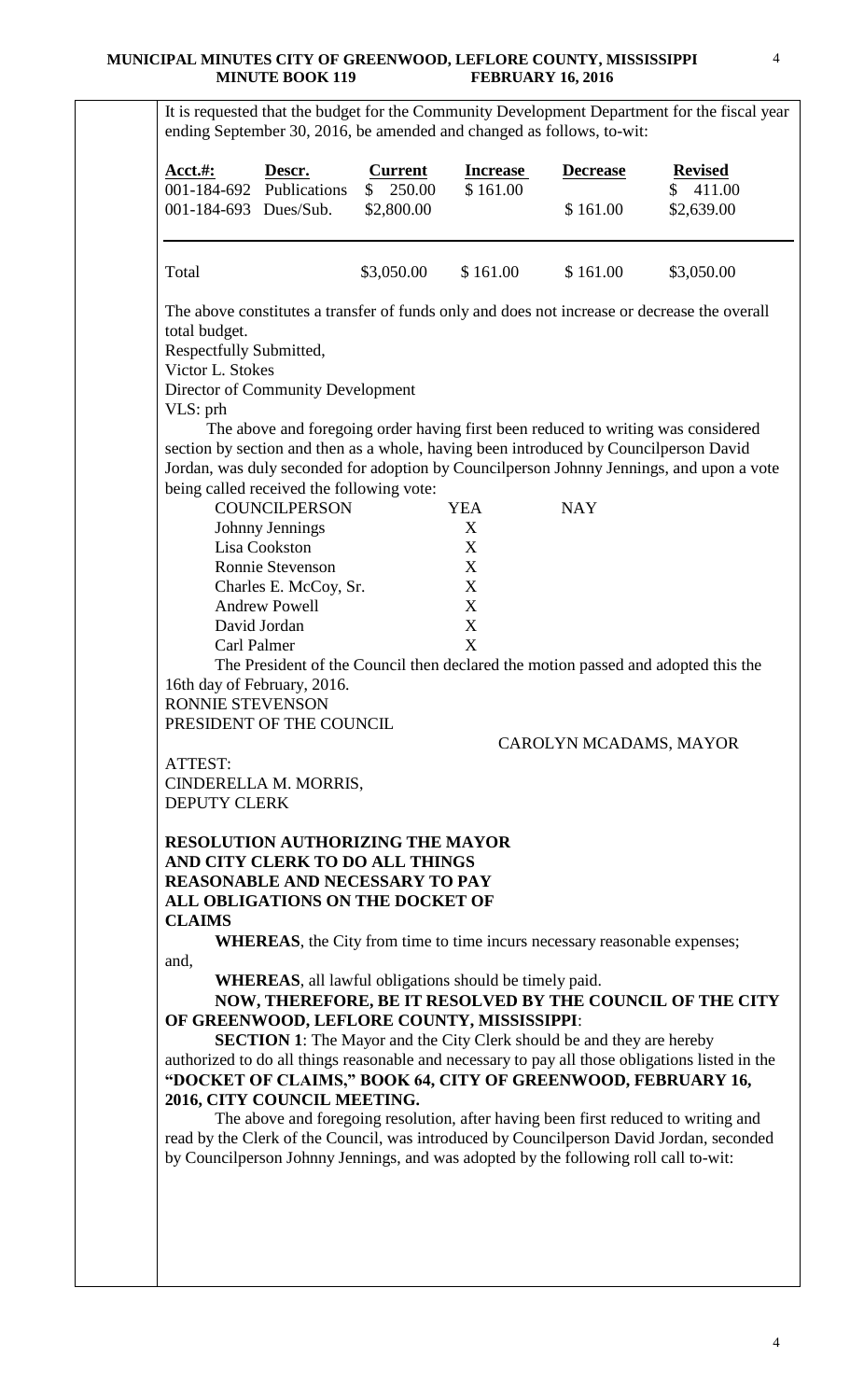| <b>YEAS</b>                                          | <b>NAYS</b>                                                                    |
|------------------------------------------------------|--------------------------------------------------------------------------------|
| Johnny Jennings                                      |                                                                                |
| Lisa Cookston                                        |                                                                                |
| <b>Ronnie Stevenson</b>                              |                                                                                |
|                                                      |                                                                                |
| Charles E. McCoy, Sr.<br><b>Andrew Powell</b>        |                                                                                |
|                                                      |                                                                                |
| David Jordan<br>Carl Palmer                          |                                                                                |
|                                                      |                                                                                |
| <b>IN RE: APPOINTMENT AGENDA</b>                     |                                                                                |
| A RESOLUTION APPOINTING                              |                                                                                |
| <b>DESIGNATED POLICE</b>                             |                                                                                |
| <b>DEPARTMENT EMPLOYEES</b>                          |                                                                                |
| AS DEPUTY CLERKS OF THE                              |                                                                                |
| <b>MUNICIPAL COURT</b>                               | - Adopted Unanimously                                                          |
| IN RE: ROUTINE ITEMS AGENDA                          |                                                                                |
| A RESOLUTION AUTHORIZING                             |                                                                                |
| <b>SUBMISSION OF AN APPLICATION</b>                  |                                                                                |
| <b>FOR FINANCIAL ASSISTANCE</b>                      |                                                                                |
| <b>UNDER THE 2016 MISSISSIPPI</b>                    |                                                                                |
| <b>RECREATIONAL TRAILS</b>                           |                                                                                |
| <b>PROGRAM (RTP) FOR</b>                             |                                                                                |
| <b>IMPROVEMENTS TO THE YAZOO</b>                     |                                                                                |
| <b>RIVER TRAIL AND ARBORETUM</b>                     | - Adopted Unanimously                                                          |
|                                                      |                                                                                |
| A RESOLUTION OF THE CITY                             |                                                                                |
| <b>COUNCIL OF GREENWOOD</b>                          |                                                                                |
| <b>MISSISSIPPI AUTHORIZING</b>                       |                                                                                |
| <b>ADDITIVE CHANGE ORDER</b>                         |                                                                                |
| <b>NUMBER 8 TO THE CONTRACT</b>                      |                                                                                |
| WITH MAX FOOTE CONSTRUCTION                          |                                                                                |
| <b>CO., INC. FOR CONTRACT SRF</b>                    |                                                                                |
| <b>C280-782-05, GREENWOOD</b>                        |                                                                                |
| <b>WASTEWATER TREATMENT</b>                          |                                                                                |
| <b>FACILITY</b>                                      | - Adopted Unanimously                                                          |
| <b>RESOLUTION AUTHORIZING</b>                        |                                                                                |
| <b>THE EXECUTION OF</b>                              |                                                                                |
| <b>ENCROACHMENT AGREEMENT</b>                        |                                                                                |
| <b>BETWEEN THE CITY OF</b>                           |                                                                                |
| <b>GREENWOOD AND THE COLEMAN</b>                     |                                                                                |
| <b>COMPANY, LLC</b>                                  | - Adopted Unanimously                                                          |
|                                                      |                                                                                |
| <b>RESOLUTION AUTHORIZING</b>                        |                                                                                |
| THE CITY OF GREENWOOD TO                             |                                                                                |
| <b>ACCEPT THE BID FROM MALOUF</b>                    |                                                                                |
| <b>CONSTRUCTION COMPANY FOR</b>                      |                                                                                |
| <b>CONSTRUCTION OF RAIL SPIKE</b>                    |                                                                                |
| PARK MULTI-USE PATH                                  | - Adopted Unanimously                                                          |
| <b>IN RE: STUDY AGENDA</b>                           |                                                                                |
| (a) Zoning Map Adjustments and Amendments (see maps) |                                                                                |
| (b) January 28, 2016 Planning Commission Minutes     |                                                                                |
|                                                      | Council President Stevenson said Victor Stokes had already explained the study |
| agenda.                                              |                                                                                |
|                                                      |                                                                                |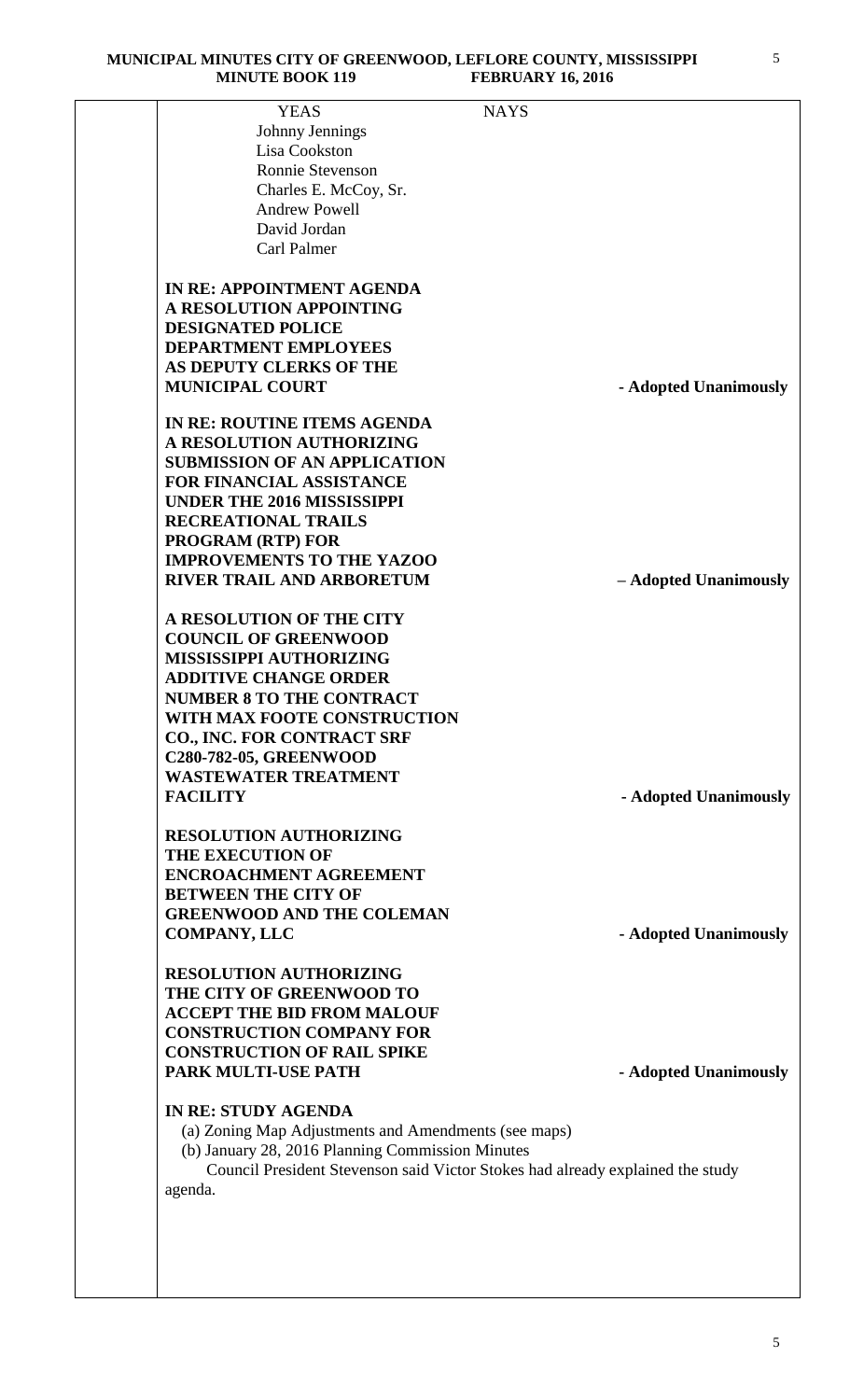| <b>MINUTE BOOK 119</b><br><b>FEBRUARY 16, 2016</b>                    |
|-----------------------------------------------------------------------|
| THERE BEING NO FURTHER BUSINESS, THIS MEETING WAS<br><b>ADJOURNED</b> |
| RONNIE STEVENSON, PRESIDENT                                           |
| JOHNNY JENNINGS, VICE PRESIDENT                                       |
| <b>LISA COOKSTON</b>                                                  |
| CHARLES E. MCCOY, SR.                                                 |
| <b>ANDREW POWELL</b>                                                  |
| <b>DAVID JORDAN</b>                                                   |
| <b>CARL PALMER</b>                                                    |
|                                                                       |
| <b>CERTIFIED BY:</b>                                                  |
| NICK JOSEPH, JR.,<br><b>CITY CLERK</b>                                |
|                                                                       |
|                                                                       |
|                                                                       |
|                                                                       |
|                                                                       |
|                                                                       |
|                                                                       |
|                                                                       |
|                                                                       |